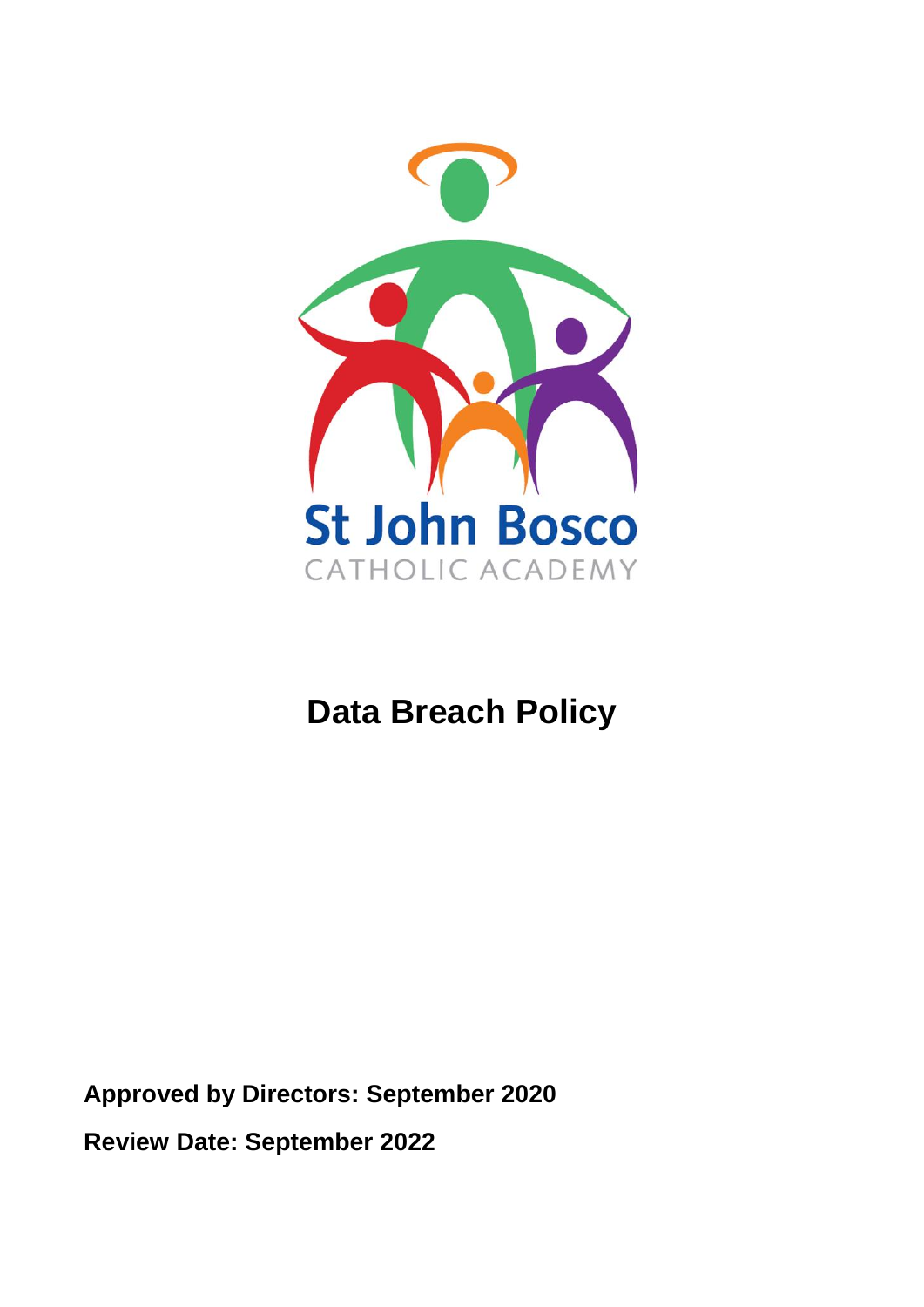# 1 Introduction

- 1.1 The Data Protection Act 2018 (DPA) is based around six principles of 'good information handling'. These give people specific rights in relation to their personal information and place certain obligations on organisations that are responsible for processing it. An overview of the main provisions of DPA can be found in The Guide to Data Protection[: https://ico.org.uk/for-organisations/guide-to-data](https://ico.org.uk/for-organisations/guide-to-data-protection)[protection](https://ico.org.uk/for-organisations/guide-to-data-protection)
- 1.2 Occasionally things will go wrong and mistakes will be made. Sometimes this may entail significant financial or reputational risk for schools and students. It is vital that we can identify, evaluate contain data breaches as soon as they occur.
- 1.3 Consistent governance and control arrangements are also a regulatory requirement. Where a breach has occurred and/or where you have failed to mitigate the impact quickly the Information Commissioner (ICO) may intervene and may use its powers to issue a substantial fine.
- 1.4 Identifying data breaches quickly and effectively to limit any impact on your students is critical to your success. Equally we need to understand where there are areas of weakness within our operating processes and continuously improve to reduce the risk of significant control failures leading to data breaches.
- 1.5 This policy meets the guidance provided by the ICO on data security breach management.

# 2 Aims and objectives

- 2.1 This policy sets out:
	- Policy statement on data breaches
	- Definitions
	- Reporting responsibilities
- 2.2 This policy aims to ensure that adequate controls are in place so that:
	- Data breaches are identified and action is taken quickly. Actions should be proportionate, consistent and transparent
	- An assessment is completed to ensure that any major data breaches are reported to the Senior Leadership Team (SLT), Data Protection Officer (DPO) and the ICO appropriately
	- All data breaches and near misses are recorded and regularly reported
	- Lessons are learnt to ensure similar mistakes are not repeated and appropriate control mechanisms are put in place.

# 3 Policy Statement

- 3.1 This policy is in place to raise awareness of data breach cases. To ensure that all staff can identify a case and understand the steps required for dealing with them.
- 3.2 This policy identifies inherent risk of a data breach and/or near-miss, which will ensure that appropriate senior management and DPO are informed, able to manage actions relating to any real or potential serious data breach and be in a position to report to the ICO and affected individuals as appropriate.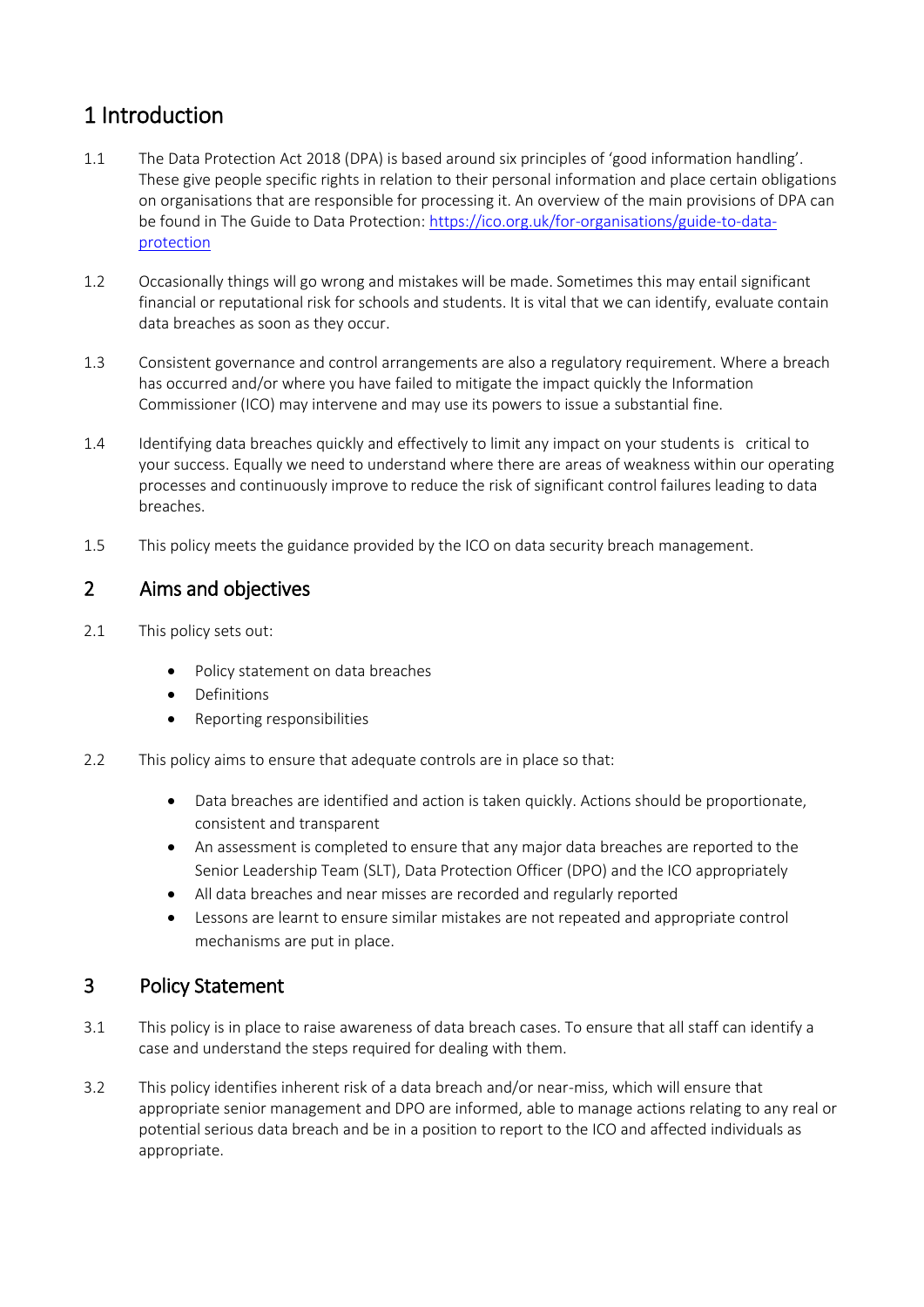# 4 Definitions

#### 4.1 What is a data breach?

- 4.1.1 According to the ICO organisations which process personal data must take appropriate measures against unauthorised or unlawful processing and against accidental loss, destruction of or damage to personal data.
- 4.1.2 A data breach is "a breach of security leading to the accidental or unlawful destruction, loss, alteration, unauthorised disclosure of, or access to, personal data transmitted, stored or otherwise processed".
- 4.1.3 A personal data breach may mean that someone outside the school gets unauthorised access to personal and/or special category (sensitive) data. But a personal data breach can also occur if there is unauthorised access within the school for example an employee accidentally or deliberately alters or deletes personal data.
- 4.1.4 A data security breach can happen for many reasons:
	- Loss or theft of data or equipment on which data is stored
	- Inappropriate access controls allowing unauthorised use
	- Equipment failure
	- Human error
	- Unforeseen circumstances such as a fire or flood
	- Hacking attack
	- 'Blagging' offences where information is obtained by deceiving the organisation who holds it.
- 4.1.5 Human error is the most common cause of data breaches. These can happen for many reasons:
	- Theft or loss of paperwork
	- Data posted to incorrect recipient
	- Data sent by email to incorrect recipient
	- Failure to redact personal/sensitive data.

#### 4.2 What is a near miss?

- 4.2.1 A near miss is an event that does not result in a data breach, but which had the potential to do so. Examples of such events might include data that was misplaced but found quickly internally or data that was sent out but was identified and returned.
- 4.2.2 Your school should be committed to identifying weaknesses in your operational procedures. You will record all near misses in order to understand patterns, learn lessons and implement improvements.

#### 5 Training

- 5.1 Mandatory training will be provided to all staff on data protection regulations
- 5.2 Training will be provided to all new employees including temporary and contracted staff.
- 5.3 All employees will undertake refresher training annually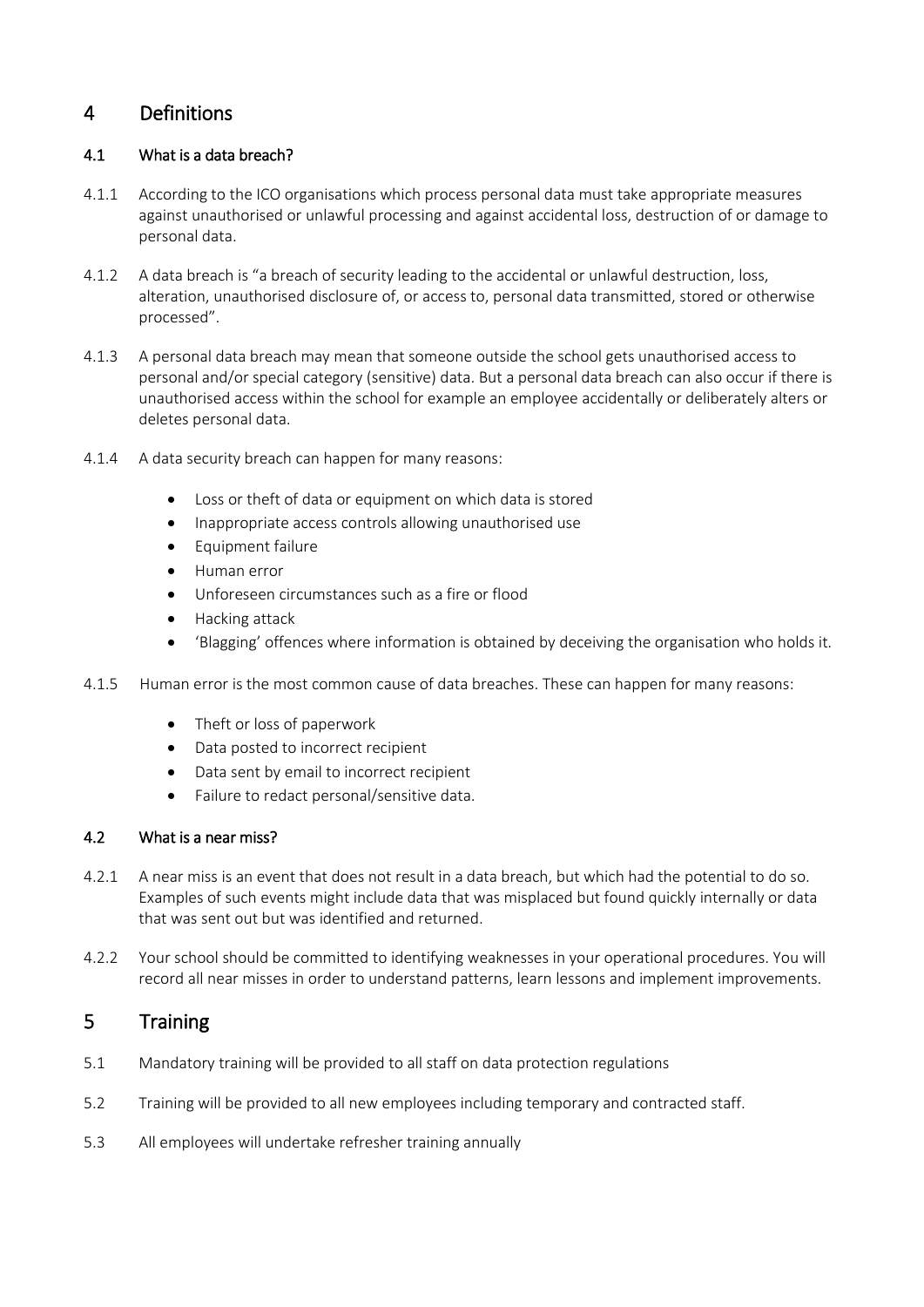5.4 Your Data Protection Officer will receive training on data breach management and data breach reporting

# 6 Identification

- 6.1 Data breaches or near misses may be identified as part of everyday business. They may be identified by the reception at the first point of contact; by a parent or pupil making us aware; by a third party like the local authority making us aware or via individual meetings.
- 6.2 Where a data breach is identified the schools designated member of staff and the Data Protection Officer must be informed immediately. The staff member (with support from the Data Protection Officer) will investigate the occurrence and complete a risk assessment (see the Risk Matrix) to determine the notification requirements.
- 6.3 The controls in place must be reviewed. Where no controls are in place, consideration must be given to introducing them. Was this an exceptional case that could not have reasonably been avoided, or does action need to be taken to avoid a recurrence?

#### 7 Risk Assessments

- 7.1 When a data breach is identified a risk assessment should be completed using the Risk Matrix.
- 7.2 Depending on the risk assessment score the data breach will be reported to, owned and investigated at the specified levels within the school (see the Risk Matrix).
- 7.3 The DPO will be made available to support the data breach owner within the school. This officer will provide advice and guidance on managing the containment and recovery of any lost data and will support the investigation process. However, the data breach owner within the school will maintain overall ownership throughout.
- 7.4 The Data Breach Workflow should be used to work through the following stages.

NOTE: The relevant data breach owner should be notified immediately that a data breach has been identified or as a minimum within the timescales set out. This is a mandatory requirement. All incidents should also be reported to the Data Protection Officer who will decide how best to deal with the case. In some instances, investigations might be required to establish the scope of the issue identified.

#### 8 Containment and recovery

- 8.1 Containment and recovery involves limiting the scope and impact of the data breach, and stemming it as quickly as possible.
- 8.2 The data breach owner, with support from the DPO, must quickly take appropriate steps to ascertain full details of the breach, determine whether the breach is still occurring, recover any losses and limit the damage. Steps might include:
	- Attempting to recover any lost equipment or personal information
	- Shutting down an IT system
	- Contacting the Admin Office and other key departments so that they are prepared for any potentially inappropriate enquiries about the affected data subjects
	- If an inappropriate enquiry is received staff should attempt to obtain the enquirer's name/contact details and confirm that they will ring the enquirer back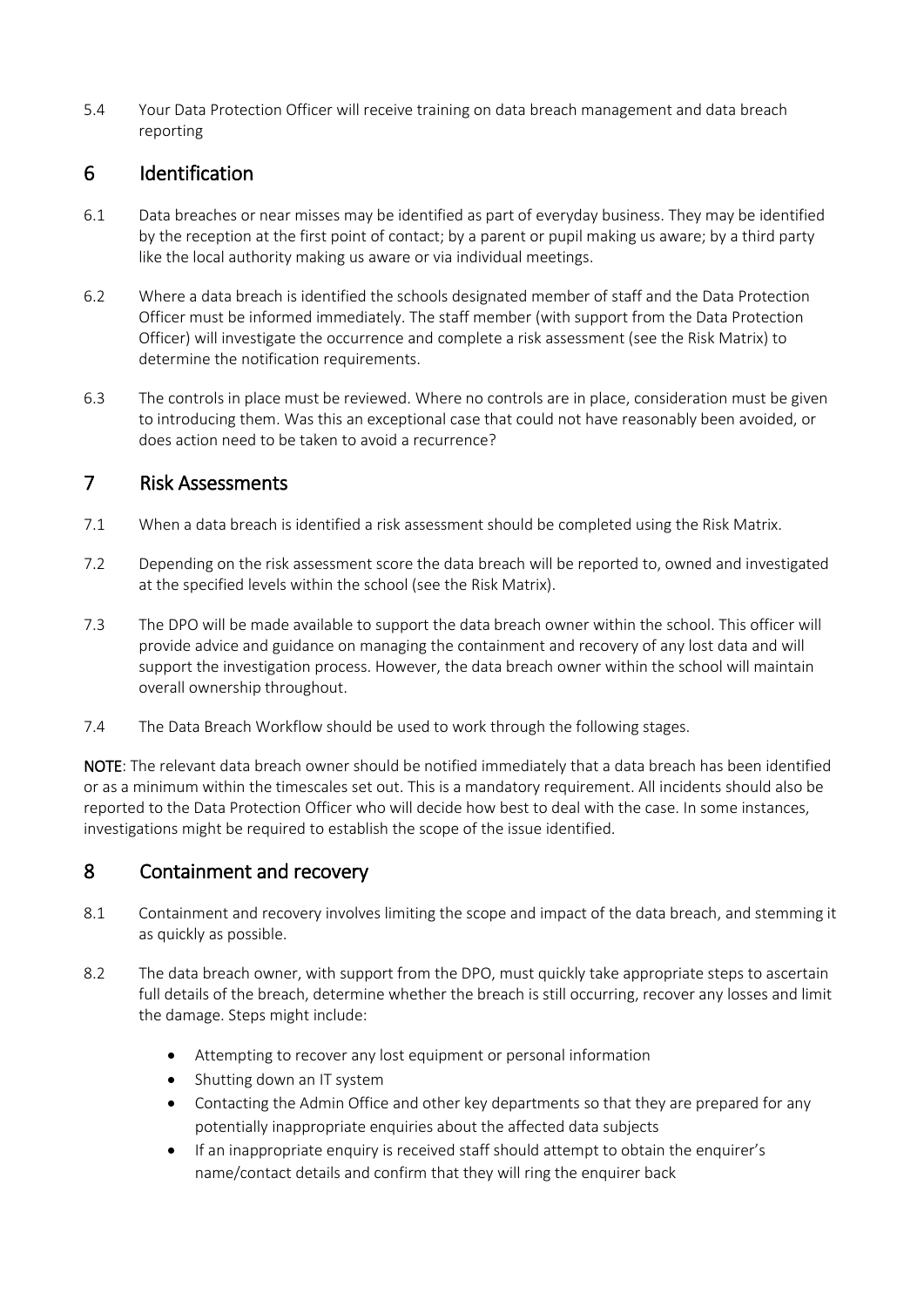- The risk owner organising, with the approval of the Senior Management Team, for a schoolwide email to be sent
- Contacting the Admin Office so they can be prepared to handle any press enquiries or to make any press releases
- The use of back-ups to restore lost, damaged or stolen information
- If bank details have been lost/stolen consider contacting banks directly for advice on preventing fraudulent use
- If the data breach includes any entry codes or passwords then these codes must be changed immediately, and the relevant organisations and members of staff informed.

# 9 Investigation

9.1 If a data breach is identified then a formal investigation should be commenced by the designated member of staff (data breach owner) who should determine the seriousness of the breach and the risks arising from it. Specifically, the data breach owner should identify:

- Whose information was involved in the breach
- What went wrong
- The potential affect on the data subject(s)
- What immediate steps are required to remedy the situation
- What lessons have been learnt to avoid a repeat incident.

In order to support this process the data breach owner should complete the Data Breach Report form.

- 9.2 The investigation should consider:
	- The type of information
	- Its sensitivity
	- How many individuals are affected by the breach?
	- What protections are in place (e.g. encryption)?
	- What happened to the information?
	- Whether the information could be put to any illegal or inappropriate use
	- What could the information tell a third party about the individual?
	- How many people are affected?
	- What types of people have been affected (the students, parents, staff etc)?
	- Whether those affected have any special needs/vulnerabilities.

NOTE: Actions to contain and recover data as well as mitigate any risk should be taken immediately. The investigation is to ensure that the case is being managed and any improvement actions agreed are implemented. The investigation should be proportionate to the breach identified and risk of harm.

- 9.3 The initial investigation should be completed urgently and wherever possible within 24 hours of the breach being discovered / reported. A further review of the causes of the breach and recommendations for future improvements can be done once the matter has been resolved
- 9.4 However, some level of investigation might be required to carry out the Risk Assessment and determine the most appropriate route of escalation. If, once identified, risk of a data breach is contained and does not pose immediate further threat to the school and/or students, timeframes for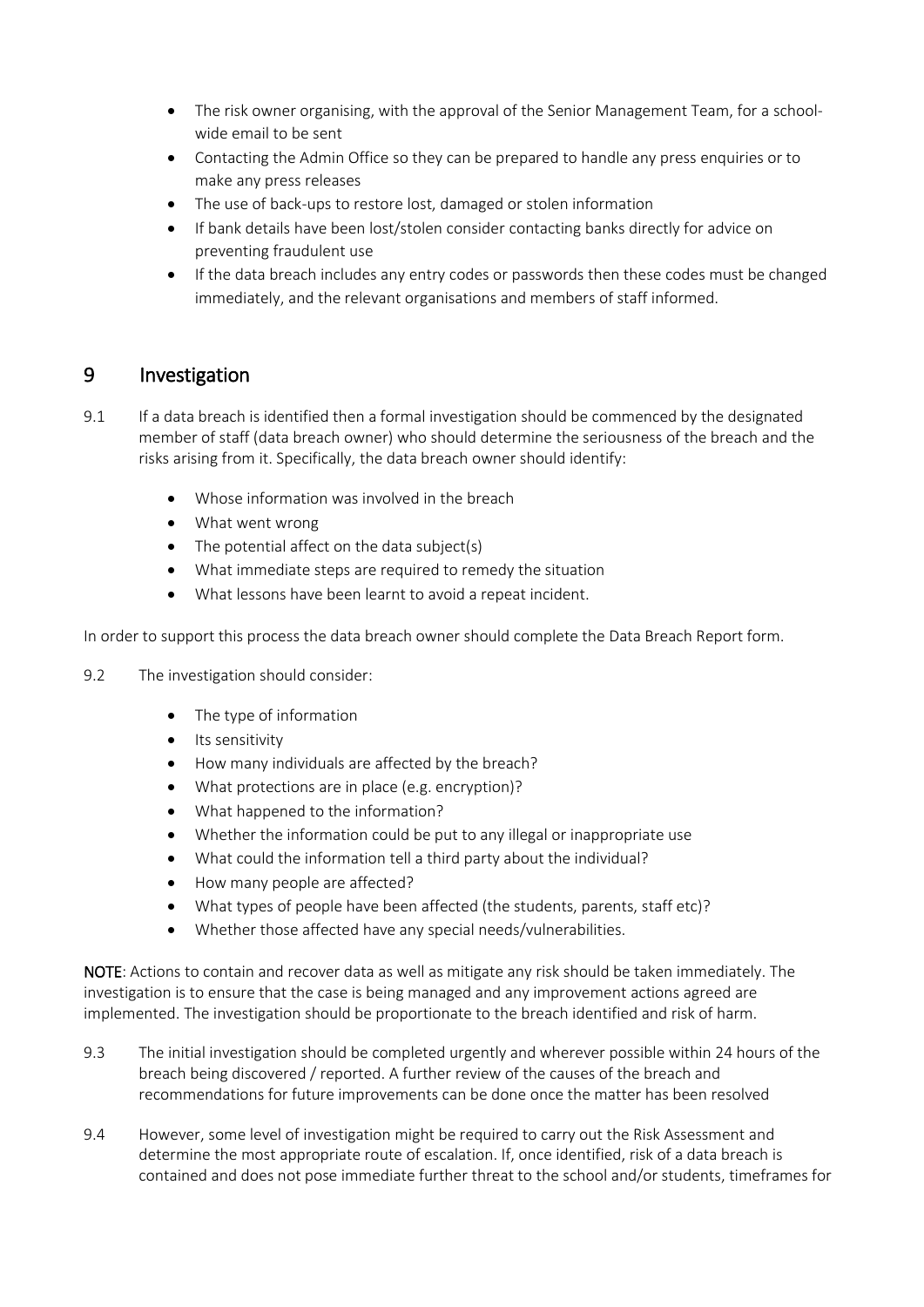official escalation/notification can be extended to allow for a more thorough investigation. Extensions must be agreed at each stage and noted in the report.

- 9.5 As an investigation proceeds the risk may change and the reporting requirements should be amended in line with the change in risk. For example, a case identified as a significant risk initially may increase to a major risk and therefore should be escalated to the ICO
- 9.6 Advice, input and support can be sought from your Data Protection Officer as required.

#### 10 Informing affected individuals

- 10.1 The ICO requires us to inform those affected where there is a significant breach of personal and sensitive data and the risk of harm to those individuals is high.
- 10.2 Clearly if there was a high risk of further harm the school would have an obligation to disclose the breach to each individual affected. However, this has to be balanced against the risk of causing further distress and anxiety to the families by informing them about the breach.
- 10.3 The ICO guidance states that "informing people about a breach is not an end in itself. Notification should have a clear purpose, whether this is to enable individuals who may have been affected to take steps to protect themselves or to allow the appropriate regulatory bodies to perform their functions, provide advice and deal with complaints."
- 10.4 Only the data breach owner and DPO can decide whether to advise affected individuals of a data breach and therefore the reasons for deciding to do this should be clearly set out in the investigation report and discussed with the data breach owner and other involved parties before affected parties are informed.
- 10.6 Further advice on whether to disclose to individuals is contained in the ICO Guidance on Assessing Disclosure to Individuals affected by a Data Breach.

# 11 Learning lessons

- 11.1 The Lessons Learnt Action Plan for data breaches and near misses should be completed and will form part of the investigation process.
- 11.2 The action plan should clearly outline the lessons learnt. The controls agreed to reduce the risk of a further reoccurrence, a lead member of staff and a completion date.
- 11.3 The case will not be considered closed until all actions agreed have been completed.

#### 12 Performance monitoring and responsibilities

- 12.1 90% of investigations should be completed within 10 working days of the data breach being identified.
- 12.2 Where a major risk has been identified:
	- An interim report should be presented to the Head / Governor a minimum within 10 working days even when the case cannot be concluded within this timescale
	- Further reports should be presented to Governors at least every 10 working days until the case is concluded.